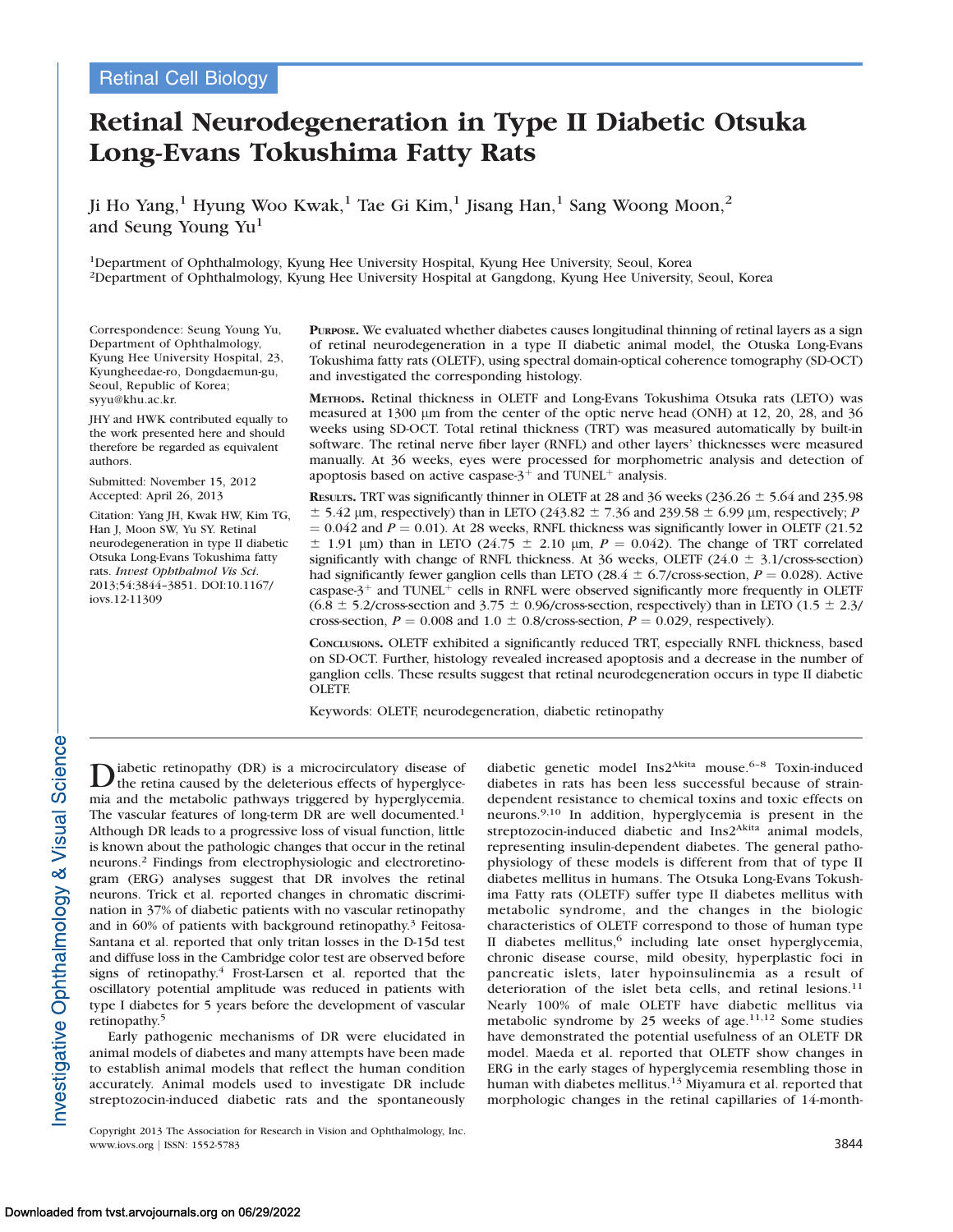old OLETF were similar to those in diabetic patients.<sup>14</sup> Lu et al. reported changes that were similar to those of the retinal ultrastructure in patients with DR.<sup>15</sup>

In our study, we evaluated the longitudinal progressive thinning of retinal layers as a mark of retinal neurodegeneration in type II diabetic OLETF using spectral domain-optical coherence tomography (SD-OCT, Spectralis HRA+OCT; Heidelberg Engineering GmbH, Heidelberg, Germany) and investigated the corresponding histology.

## MATERIALS AND METHODS

# Animals

OLETF were used in our study. OLETF and Long-Evans Tokushima Otsuka rats (LETO) were housed under standard conditions (12 h/d fluorescent light [7:00 AM–7:00 PM],  $25^{\circ}$ C room temperature) with free access to a commercial diet and water. Male LETO and OLETF were bred in the laboratory animal center at Kyung Hee University Hospital, according to the guidelines of Kyung Hee University Hospital Institutional Animal Care and Use, and the ARVO Statement for the Use of Animals in Ophthalmic and Vision Research. Only males were used in the present studies because disease progression in females is less uniform.<sup>11</sup> Age- and sex-matched nondiabetic LETO, obtained by different original matings from colonies of Long-Evans rats with OLETF, were used as controls. Body weight was measured bimonthly. Blood was obtained from tail veins, and an oral glucose tolerance test was performed in rats bimonthly at 12, 20, 28, and 36 weeks of age. Plasma glucose levels were determined using the glucose oxidase method with a free blood glucose meter and test strips (Accu-Check Active meter system; Roche Diagnostics Corporation, Indianapolis, IN). Diabetes mellitus was defined as having a peak plasma glucose level of more than 300 mg/dL or a plasma glucose level of higher than 200 mg/dL at 120 minutes in rats.<sup>16</sup>

#### Retinal Thickness

Before the eyes of OLETF and LETO were subjected to SD-OCT, the retinas were examined for evidence of gross pathology. There was no evidence of gross retinal disease in OLETF or LETO.

All rats were scanned using SD-OCT. Retinal nerve fiber layer (RNFL) circular scans centered at the optic disc were averaged automatically per B-scan to acquire the image at a constant distance from the optic disc. The ''TruTracking Active Eye System'' of the SD-OCT compensated for eye movements. The "AutoRescan" of SD-OCT enabled reacquisition of each OCT line actually captured in the baseline acquisition. Signal quality was greater than 25 dB and scan speed was 40,000 A-scans per second. Axial resolution was  $7 \mu m$  optical and  $3.5 \mu m$  digital.

Rats were anesthetized with an intramuscular injection of a Zoletil (200 mg/kg)/rompun mixture (50 mg/kg) and then placed on a positional stage. The head was fixed on a stabilizing bar. The eyes were dilated with topical tropicamide and small drops of methylcellulose (1%) were placed in the eye, followed by placement of a cover-slip and a double aspheric 60-D Volk lens (Volk Optical, Inc., Mentor, OH) to prevent corneal desiccation. We designed a new method to measure the thickness of various retinal layers using the ''TruTracking Active Eye System'' and ''AutoRescan'' of SD-OCT. Total retinal thickness (TRT) and other parameters in three regions of each eye were measured on a cross-sectional retinal image sampled along a 2600 µm diameter circle centered on the optic nerve head (ONH) using the RNFL circular scan (Fig. 1). Parameters measured in the selected scan included TRT, RNFL, inner plexiform layer (IPL), inner nuclear layer (INL), outer plexiform layer (OPL), and outer nuclear layer (ONL) thickness at 1300 µm from the center of the ONH.

TRT was marked automatically by the segmentation software (Heidelberg Engineering GmbH) to delineate the internal limiting membrane and RPE-Bruch's membrane, and then the distance between them was obtained in almost all rats. Cases with failed segmentation of the TR due to poor resolution of the acquired OCT images and other layer borders were corrected manually by two experienced assistants at each follow-up examination.

Intrasession variability was determined by calculating the coefficient of variance (CV) of the thickness obtained in three successive images.

## Histology

Immediately after 36 weeks, the OLETF ( $n = 28$  eyes) and agematched LETO ( $n = 38$  eyes) were killed, and their eyes enucleated. To evaluate the histologic characteristics of OLETF and LETO retinas, fixation, hematoxylin and eosin (H&E) staining, and immunofluorescence were performed as reported previously.6 For studies using frozen sections, eyes were enucleated and imbedded in optimal cutting temperature compound (OCT, Tissue Tek; Miles Laboratories, Elkhart, IN) so that 14 µm thick sections included the full length of the retina along the horizontal meridian, passing through the ora serrata and optic nerve in the temporal and nasal hemispheres. The eyes were flash frozen, and cryosections were prepared and mounted on slides. Sections were stained with H&E and used for morphologic studies. The number of ganglion cells in the RNFL of OLETF and LETO was determined in two peripheral regions of each section on either side at 1300 lm from the ONH under light microscopy using  $\times$ 200 and  $\times$ 400 magnification. The number of retinal ganglion cells was counted manually in cross-sections from each rat eye per 1750 lm length of retina. Additional immunofluorescence methods were performed on cryosections for the detection of active caspase-3 (Cell Signaling Technology, Inc., Beverly, MA) and TUNEL analysis (Trevigen, Inc., Gaithersburg, MD) per 750 lm length of retina. Tissues were viewed by epifluorescence using standard fluorescence excitation and emission filters with a fluorescent microscope (Olympus BX 51; Olympus Optical Co., Ltd., Tokyo, Japan) at  $\times 200$  and  $\times 400$  magnification.

### Statistical Analysis

Statistical comparisons were performed using SPSS 12.0 (SPSS, Inc., Chicago, IL). A paired *t*-test was performed to analyze the various retinal thickness changes compared to baseline values and to analyze the various retinal thickness changes over time. An independent *t*-test was performed to compare the various retinal thicknesses at 12, 20, 28, and 36 weeks, and the number of ganglion cells and active caspase- $3^+$  cells at 36 weeks between LETO and OLETF. A Mann-Whitney U test was performed to compare  $TUNEL^{+}$  cells at 36 weeks between LETO and OLETF.

Intrasession repeatability was assessed based on the CV. We evaluated changes in the TRT at follow-up as the dependent variables, including RNFL, IPL, INL, ONL, and OPL in OLETF from 12 to 36 weeks with multiple linear regression analysis. A P value of less than 0.05 was considered statistically significant.

## **RESULTS**

#### Body Weight and Blood Glucose Level

OLETF gained weight faster than LETO. The difference increased gradually between LETO and OLETF until 36 weeks (36 weeks, 457 g in OLETF and 338 g in LETO,  $P < 0.005$ ).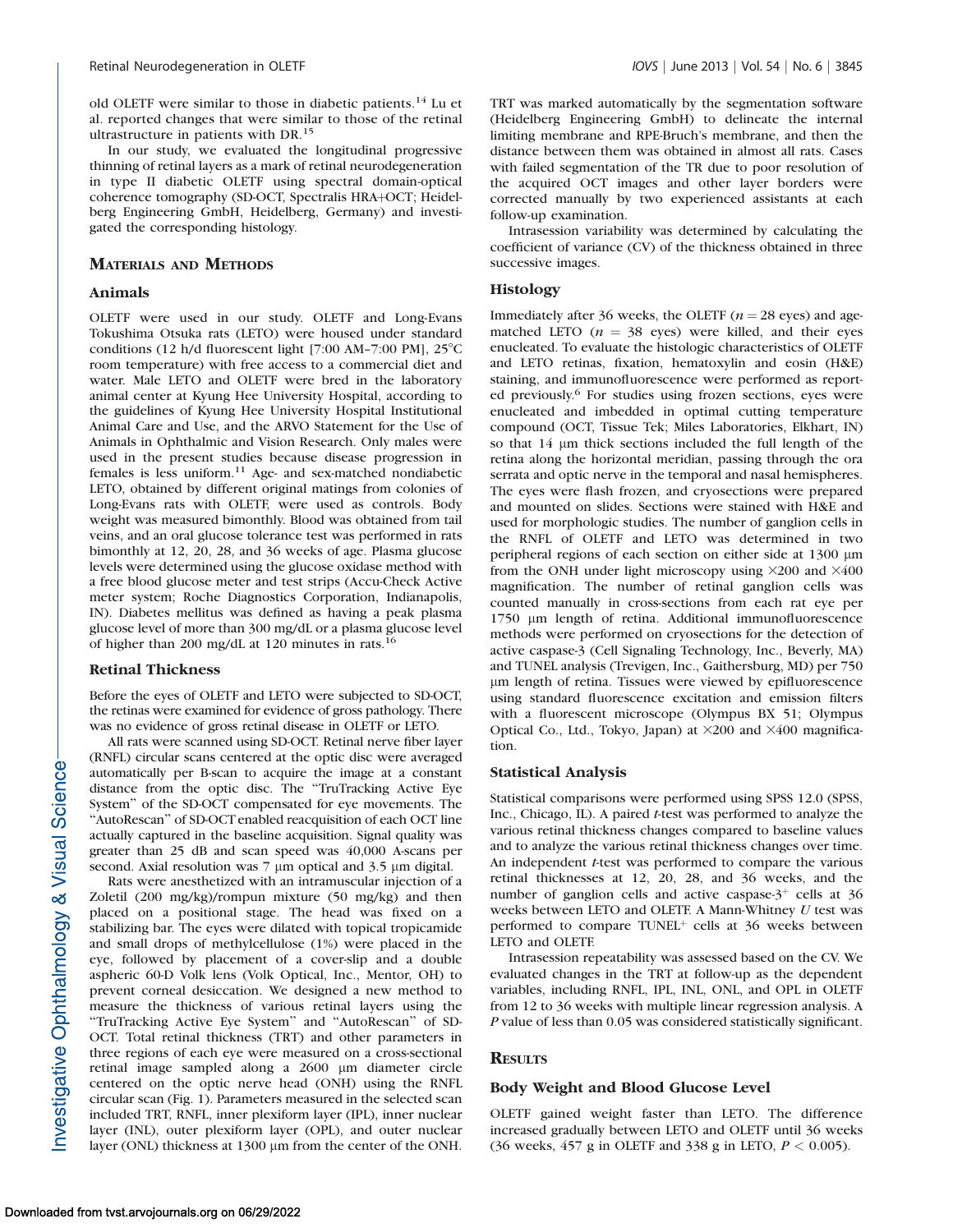

FIGURE 1. IR fundus photograph, OCT, and retinal thickness map. The green ring line in the IR fundus photograph indicates the position of the RNFL circular scan. The B-scan demonstrates autosegmentation of the inner limiting membrane (upper red line) and RPE-Bruch's membrane (lower red line). Retinal thickness map shows TRT (A) at 12 weeks, (B) at 28 weeks, and (C) at 36 weeks with AutoRescan. Red circle: check point for retinal thickness.

## Downloaded from tvst.arvojournals.org on 06/29/2022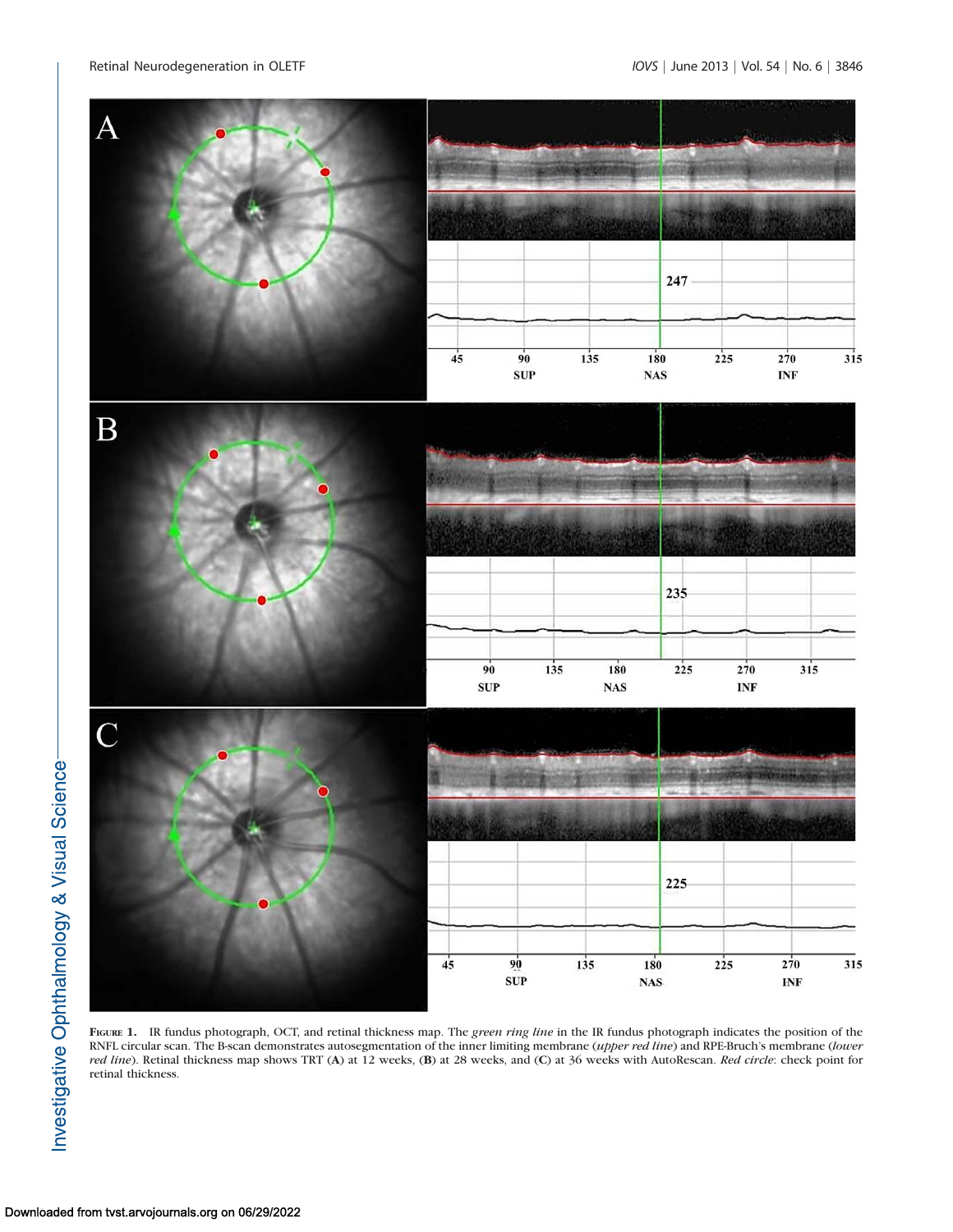

FIGURE 2. Comparison of the histologic image (A) with the OCT cross-sectional image (B) of LETO retina. All intraretinal layers are observed in the OCT image. ELM, external limiting membrane; IS/OS, the inner and outer segments of the photoreceptors; RPE-Bruch's membrane. Scale bar: 100 lm.

Blood glucose levels were higher in OLETF than in LETO beginning at 20 weeks, and remained higher at 36 weeks (36 weeks, 327.9 mg/dL in OLETF and 145.9 mg/dL in LETO,  $P <$ 0.05).

# OCT Imaging of Rat Retina

Infrared reflectance (IR) fundus image shows that follow-up scan was placed precisely in the same location as previously. Changes in retinal thickness were observed in the same location of the retina during follow-up (Fig. 1). Retinal thickness map shows TRT  $247 \mu m$  at 12 weeks (Fig. 1A),  $235 \mu m$ lm at 28 weeks (Fig. 1B), and 228 lm at 36 weeks at the red circle in Figure 1C.

We identified individual retinal layers in SD-OCT images (Fig. 2B) by comparing them with histologic images (Fig. 2A) obtained from the same retina. The SD-OCT image shows all the anatomic retinal layers are in good correlation with histology. The OCT image is displayed in gray scale, with darker areas corresponding to lower backscattering and brighter ones representing higher backscattering.

The OCT image of rat retina is qualitatively similar to that of the human retina.17,18 RNFL or plexiform layers are optically backscattering, whereas nuclear layers are weakly backscattering. The OCT image delineated the inner retinal border (internal limiting membrane) between the nonreflective vitreous and the backscattering retina. The RNFL represents the first layer in the OCT images, with relatively high backscattering, and can be distinguished as a bright band at the top of the OCT image. Further down in the retina, bands of relatively high and low backscattering are observed, and they correspond to the IPL, INL, OPL, and ONL, respectively.

# Retinal Thickness

We used SD-OCT to measure TRT, RNFL, IPL, INL, OPL, and ONL thickness. At 28 and 36 weeks, the TRT in OLETF (28 weeks,  $236.26 \pm 5.64$  µm and 36 weeks,  $235.98 \pm 5.42$  µm) was significantly thinner than that in LETO (28 weeks, 243.82  $\pm$  7.36 µm,  $P = 0.042$  and 36 weeks, 239.58  $\pm$  6.99 µm,  $P =$ 0.01) in Figures 3A, 3G, and 3H. RNFL thickness was significantly thinner in OLETF (28 weeks,  $21.52 \pm 1.91$  µm and 36 weeks 21.08  $\pm$  1.94 µm) than that in LETO (28 weeks,  $24.75 \pm 2.10$  µm,  $P = 0.042$  and 36 weeks,  $24.37 \pm 2.02$  µm, P

 $= 0.01$ ) in Figures 3B, 3G, and 3H. TRT and RNFL thickness decreased gradually for up to 20 weeks, and then dropped suddenly at 28 weeks in OLETF in Figures 3A and 3B. TRT and RNFL thickness decreased gradually for up to 36 weeks in LETO in Figures 3A and 3B.

IPL, INL, OPL, and ONL thicknesses did not differ significantly between OLETF and LETO (Figs. 3C–F).

The decrease in the TRT could be caused by changes in the thickness of the various retinal layers. To differentiate between these possibilities, we performed a multiple linear regression analysis with change in TRT at follow-up as the dependent variables. Significant positive correlations were found between change in the TRT and RNFL ( $r = 0.435$ ,  $P = 0.049$ ), and between changes in TRT and IPL ( $r = 0.444$ ,  $P = 0.036$ ). There was no significant correlation between TRT and other variables, such as INL, OPL, and ONL.

Intrasession variability in the TRT, and RNFL, IPL, INL, OPL, and ONL thickness was 4.8%, 5.1%, 5.9%, 8.4%, 7.8%, and 5.5%, respectively.

#### Histology

H&E-stained sections of LETO and OLETF retina at 36 weeks are shown in Figures 4A and 4B. Ganglion cells in OLETF were not distributed uniformly, suggesting cellular dropout in the RNFL. In contrast, ganglion cells in LETO were densely packed and uniformly distributed. Except for occasional blood vessels, there was little space between cells. The RNFL had significantly fewer ganglion cells in OLETF ( $24.0 \pm 3.1$ /cross-section) compared to LETO (28.4  $\pm$  6.7/cross-section,  $P = 0.028$ ,  $n = 10$ per group, Fig. 4G).

To characterize the cell loss observed in the RNFL of OLETF, we performed the TUNEL analysis to detects cells with fragmented DNA and, though used widely as a marker for apoptosis, also reflects cells dying by necrosis<sup>6</sup> and levels of active caspase-3, an apoptosis marker, $19$  as an assay of cell death. Significantly more active caspase- $3^+$  cells were observed in the RNFL of OLETF (6.8  $\pm$  5.2/cross-section) than in LETO  $(1.5 \pm 2.3/cross-section, P=0.008, n=10 per group)$  in Figure  $4H$ . Significantly more TUNEL<sup>+</sup> cells were observed in the RNFL in OLETF (3.75  $\pm$  0.96/cross-section) than in LETO (1.0)  $\pm$  0.8/cross-section,  $P = 0.029$ ,  $n = 4$  per group, Fig. 4I). Photomicrographs of retinas processed for active caspase-3 and TUNEL analysis are shown in Figures 4C to 4F.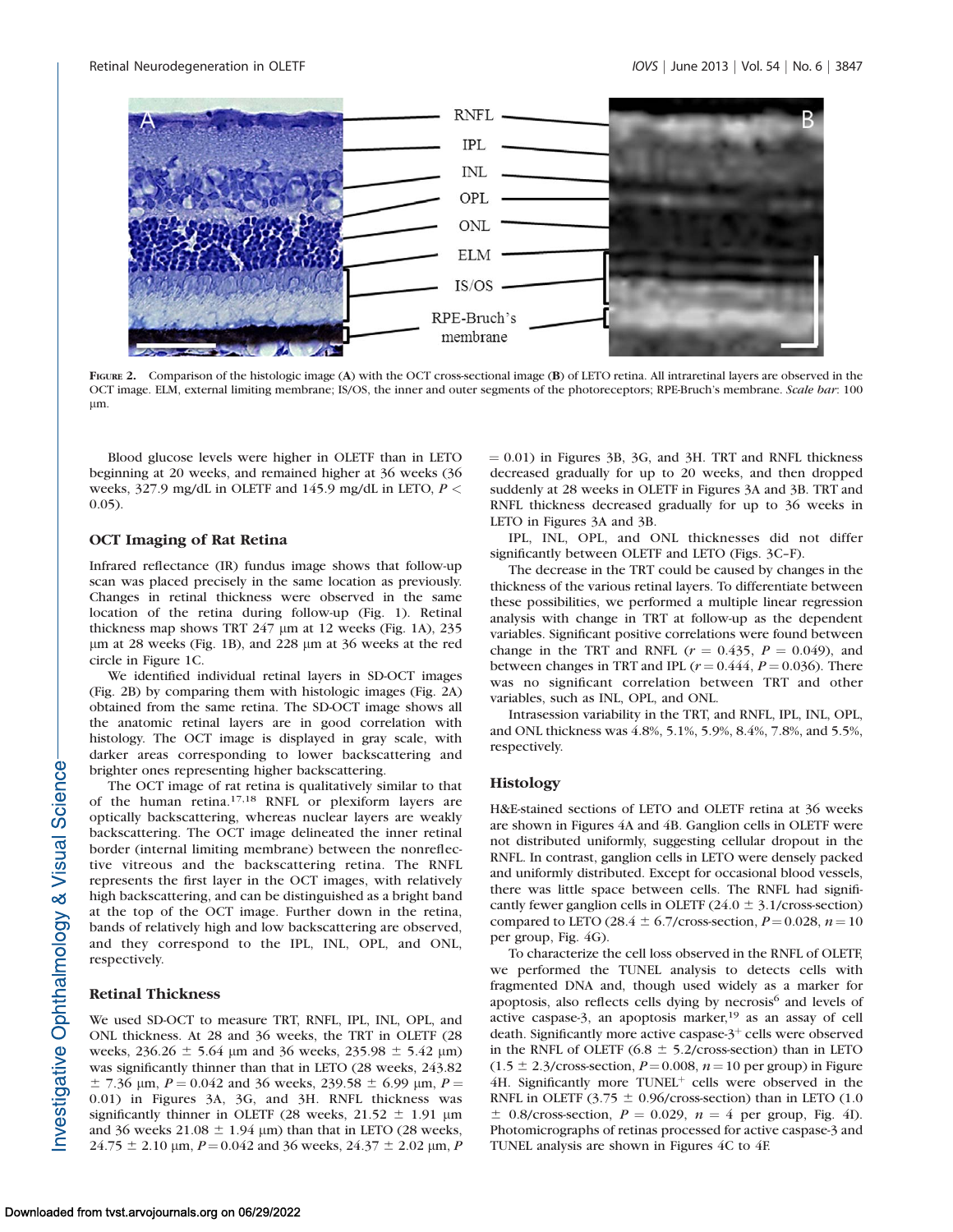

FIGURE 3. Graphs show changes in the thickness of each retinal layer of the OLETF and LETO. (A) Changes in TRT over 36 weeks. (B) Changes in the RNFL. (C–F) Changes in the thickness of the IPL, INL, OPL, and ONL. Each of the four layers showed a similar pattern at different experimental time-points, indicating a slight decrease. For confirmation and comparison in (A, B), (G) shows an OCT image at 1300 µm inferior to the center of the ONH in LETO. (H) shows an OCT image at 1300 µm inferior from center of the ONH in OLETF. Data are the means of measurements in retinas of 28 eyes from OLETF and 38 eyes from LETO. \*Significantly different from control ( $P < 0.05$ ). Scale bar: 100 µm.

# **DISCUSSION**

In our study, we investigated in vivo changes in retinal thickness over time in type II diabetic OLETF to evaluate retinal neurodegeneration using SD-OCT and related the histology to changes in retinal thickness.

We designed a new method to measure various retinal thicknesses with SD-OCT. Measuring the thicknesses of the various retinal layers with SD-OCT has several important advantages over conventional histology. First, SD-OCT allows for noninvasive in vivo examination of the retina in live animals, which is key to performing longitudinal studies. It is difficult to monitor retinal thickness with conventional histology without killing the animal. Histologic methods are limited to follow-up of disease progression. Second, SD-OCT excludes the bias from thickness measurements of various retinal layers and inherent artifacts in histologic preparation, including tissue shrinkage from fixation and compression, and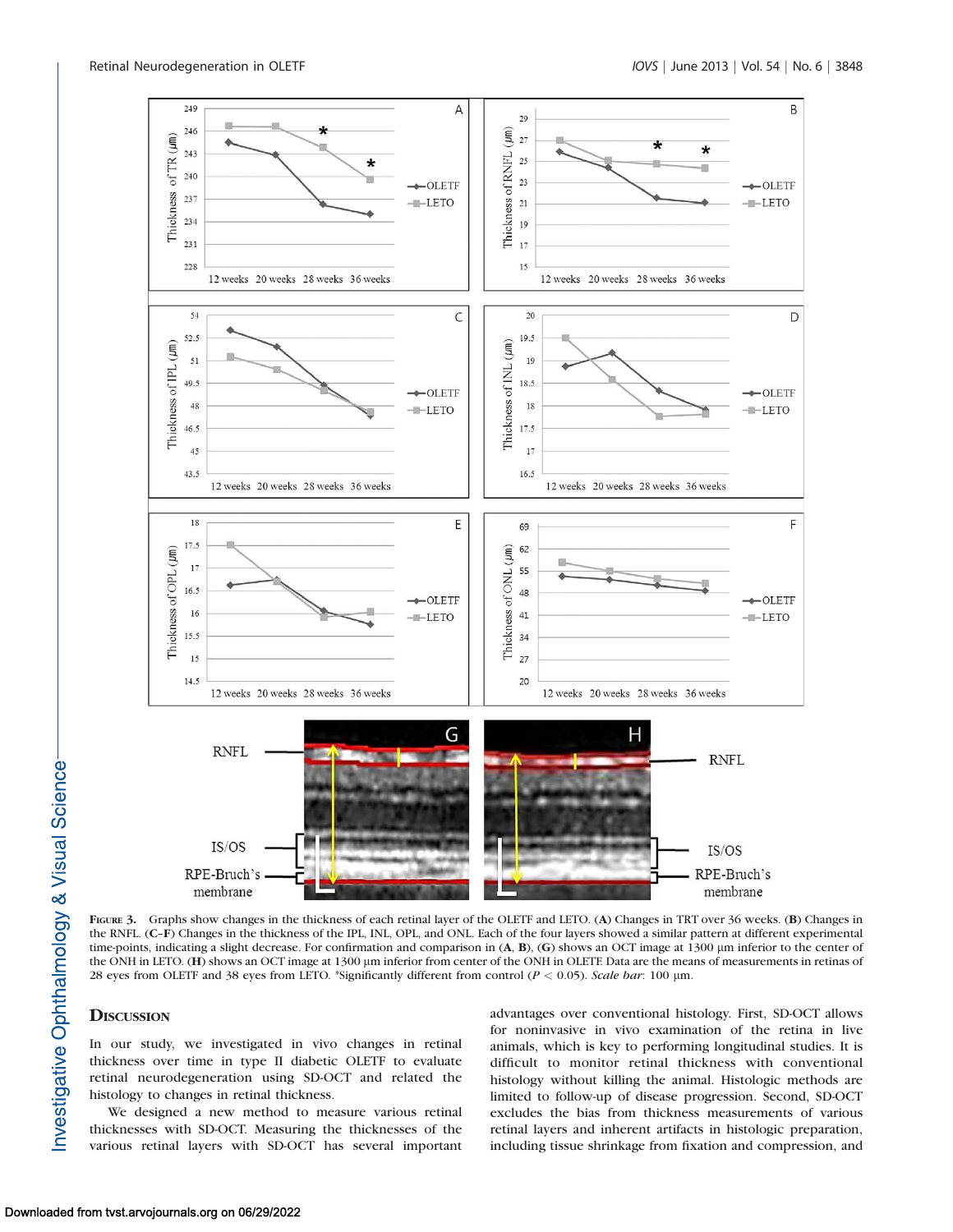

FIGURE 4. Light microscopic evaluation of OLETF and age-matched nondiabetic LETO retina at 36 weeks. H&E-stained cryosections of the retina of LETO (A) and OLETF (B). The cells of the RNFL are distributed uniformly in the LETO (arrow), whereas there are areas of cellular dropout in OLETF retina (black arrowhead). Fluorescence microscopic detection of active caspase-3 in retinas of LETO (C) and OLETF (D). Fluorescence microscopic detection of TUNEL analysis in retinas of LETO (E) and OLETF (F). Number of cells in the RNFL of LETO and OLETF (G). Number of active caspase-3<sup>+</sup> (H) and TUNEL<sup>+</sup> (I) cells in the RNFL of LETO and OLETF. *Blue fluorescent signal*: nuclei of all cells stained with  $4^{\prime}$ ,6'-diamino-2-phenylindole (DAPI). Green signal: cells for active caspase-3<sup>+</sup> (white arrowheads) and TUNEL<sup>+</sup> (white arrows). \*Significantly different from control ( $P < 0.05$ ). Magnification:  $\times$ 200 and  $\times$ 400. Scale bar: 100 µm.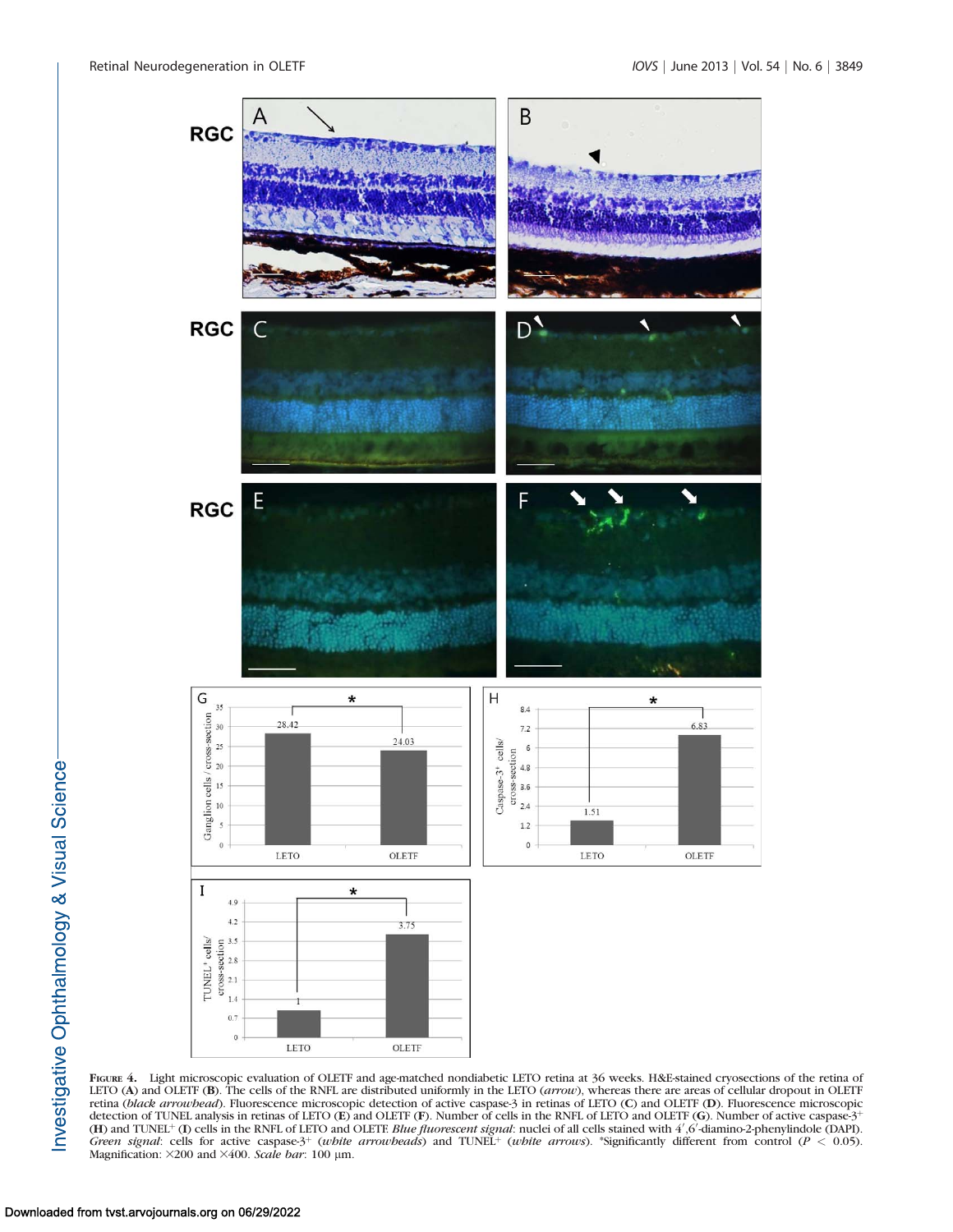oblique sections cut during sectioning.20,21 Third, SD-OCT has faster scanning rates and higher axial resolution, allowing for the acquisition of detailed microstructures in rodents.<sup>17,22</sup> Fourth, SD-OCT allows for acquisition of the same image as previous scan images during the follow-up period with built-in software. We used the ''TruTraking Active Eye System'' of SD-OCT, which compensates for eye movements during breathing and blinking. It is difficult to find a specific location on the retina due to the large number of vessels and the lack of a specific landmark, excluding the optic disc (hyaloid stalk), when the retina of rats is rescanned using the vertical plane scan of OCT. We used the AutoRescan and RNFL circular scan of the SD-OCT to measure retinal thickness. The AutoRescan of SD-OCT can identify previous scan locations and guide the OCT laser to scan the same location, and, therefore, has a follow-up function to ensure that the same scanning location is identified on subsequent examinations. It is difficult to perform an AutoRescan because the AutoRescan can acquire an image to alignment currently image location from a previous acquired image, such as many vessels and scanned location. To solve this problem and measure the same location measured previously, we performed the RNFL circular scan to measure a constant distance from the optic disc using the AutoRescan. Measuring retinal thickness with SD-OCT, however, has several limitations. The lateral magnification of the rat fundus should be approximately five times larger than that of the human fundus, according to data of representative  $rat^{23}$  and human eyes (Gullstrand's schematic eye), the axial length of a rat eye is much shorter than that of humans (6.92 vs. 24.00 mm), and total power of the rat eye is much greater than that of human eye (300.705 vs. 58.64)<sup>20,24</sup> To address the limitations of using OCT, we obtained an image toward the center position rather than to one side, and applied hydroxypropyl methylcellulose and a cover slip to negate the refractive power of the cornea.

Our results suggested that neurodegeneration occurs predominantly in the RNFL after 28 weeks (approximately 8 weeks after the development of diabetes) in OLETF due to DR. These data are consistent with previous data regarding retinal thickness in diabetes. Martin et al. reported that TRT, INL, and ONL were decreased in mice within 10 weeks after the development of diabetes.<sup>6</sup> Barber et al. reported a significant reduction in the thickness of the TR, IPL, INL, and the number of ganglion cells in streptozocin diabetic rats compared to controls.<sup>2</sup> Barber et al. reported significant reductions in the thickness of the IPL and INL in diabetic mice compared to controls within 22 weeks after hyperglycemia.7 Park et al. reported a slight reduction in the thickness of the inner retina and a marked reduction in the thickness of the ONL at 24 weeks after the onset of diabetes.<sup>8</sup> Together, these data indicate that retinal thickness is decreased in diabetic rats. There are, however, subtle differences in the decreases of the retinal layer thicknesses. The reason for these differences is unclear, but the inconsistency might be due to differences in species and the methods used to induce diabetes.

In our study, the thickness of various retinal layers decreased over time, and there were no differences in the thickness of any of the layers between OLETF and LETO until 20 weeks (Fig. 3). Thickness was decreased at 20 weeks in both groups and continued to decrease in LETO up to 36 weeks, although less than that in OLETF, consistent with previously reported age-related changes in the rat retina.<sup>25</sup>

We performed histology to confirm the results of the SD-OCT. Based on the number of neurons in the RNFL, a significant loss of ganglion cells in the RNFL was observed in OLETF compared to LETO. This finding is consistent with previous data regarding the number of ganglion cells in diabetic rodents. Martin et al. reported that within approximately 10 to 14 weeks after the onset of diabetes, there were significantly fewer cells in the ganglion cell layer in diabetic mice than in age-matched nondiabetic mice.<sup>6</sup> Barber et al. reported a 23.4% reduction in the number of cell bodies in the retinal ganglion cell layer in diabetic mice.<sup>7</sup>

In our study, the decrease in TRT and RNFL thickness, and the decrease in the number of retinal ganglion cells in OLETF suggested neuronal cell loss in the RNFL. Based on an apoptotic assay, neurons of the RNFL in OLETF were dying by apoptosis. The apoptotic cells were identified by immunofluorescence with an antibody that recognizes the active form of caspase-3 and TUNEL analysis. We used 14 lm thick cryosections to detect active caspase- $3^+$  and TUNEL<sup>+</sup> cells. In these cryosections, it was clear that ganglion cells of the RNFL were affected. The assay results revealed significantly more active caspase- $3^+$  and TUNEL<sup>+</sup> cells in the RNFL of OLETF than in the RNFL of LETO. Barber et al. reported a 10-fold increase in retinal apoptosis of retinal ganglion cells after 12 months of diabetes.<sup>2</sup> Asnaghi et al. reported a 4-fold increase in apoptotic neurons in streptozocin-induced diabetic rats compared to nondiabetic rats.<sup>26</sup>

Neurodegeneration leads to changes of ERG in DR. Shinoda et al. reported that implicit times of oscillatory potentials were significantly longer in diabetic rats 1 month after streptozocin treatment.<sup>27</sup> Li et al. reported that diabetic rats have reduced ERG responses as early as 2 weeks after the onset of diabetes.<sup>28</sup> Segawa et al. suggested that retinal neuronal dysfunction revealed by oscillatory potential abnormalities in the ERG occurred before the angiopathic diabetic changes in OLETE<sup>29</sup> It is expected that the change in the ERG response will correlate with reduced ganglion cell counts. Our study is limited in that these findings are not complemented by functional data corresponding to decreased retinal thickness and increased apoptosis. Functional studies, such as ERG, would be performed in conjunction with histologic and OCT studies in future investigations. However, a major strength of our study is the finding that structural changes characterized by longitudinal in vivo measurement can be a biomarker for assessing retinal neurodegeneration.

We did not attempt to determine the mechanism of neurodegeneration in OLETF. Recent studies reported increased levels of glutamate in the vitreous of rats with diabetes.30,31 Villarroel et al. reported that overexpression of the renin–angiotensin system has an essential role in neurodegenerative processes in the diabetic retina.<sup>10</sup> Park et al. reported that diabetes upregulates the expression of neuronal nitric oxide synthase in bipolar cells, and nitric oxide from these cells may aggravate degeneration of the outer retina in diabetic retinas.<sup>32</sup> Further attempts to understand the mechanisms and mediators of neurodegeneration in DR in OLETF, and to develop treatments for this disease will require consideration of the roles and interactions of all three cellular elements (neuronal, glial, and vascular cells).

Several studies have examined whether DR is a result of neurodegeneration,<sup>2</sup> microangiopathic changes, $33$  or both.<sup>7</sup> The neurodegenerative and microangiopathic changes are likely to be closely linked components of DR.<sup>34</sup> Barber proposed two possible explanations to account for the relation between the neurodegenerative and microangiopathic changes.<sup>34</sup> First, loss of the blood–retinal barrier integrity, which initially manifests as an increase in vascular permeability, leads to a failure to control the composition of the extracellular fluid in the retina, which results in edema and neuronal cell loss. Alternatively, diabetes directly affects metabolism within the neural retina, which leads to an increase in apoptosis and causes a breakdown of the blood–retinal barrier. The intimate relationship between the neurodegenerative and microangiopathic changes, however, is not clear at cellular level. Further investigation of the relationship between the neurodegenera